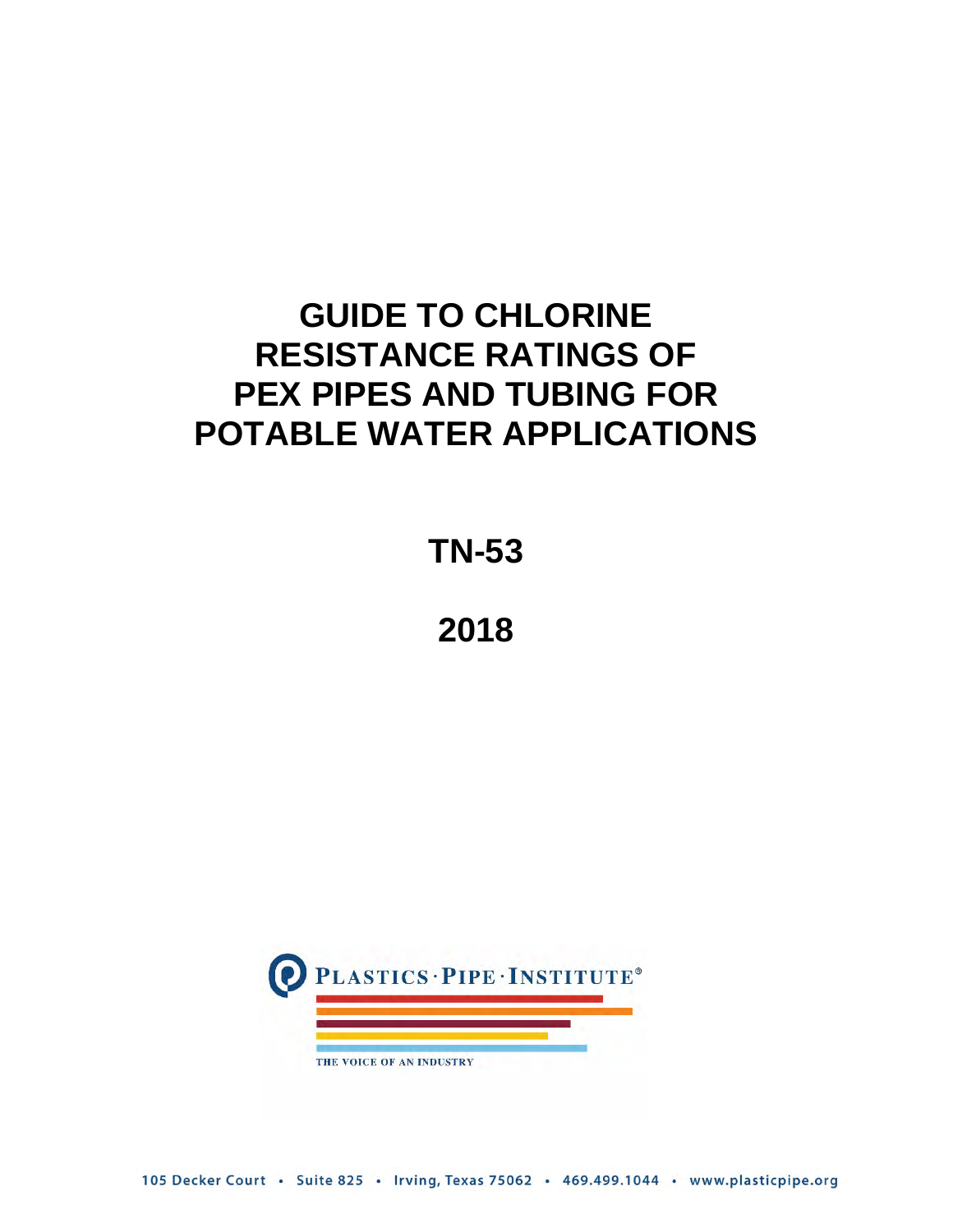# **Foreword**

This technical note was developed and published with the technical help and financial support of the members of the Plastics Pipe Institute (PPI). These members have shown their commitment to developing and improving quality products by assisting standards development organizations in the development of standards, and also by developing design aids and reports to help engineers, code officials, specifying groups, contractors and users.

The purpose of this technical note is to provide information to the end user regarding the use of PEX tubing in chlorinated potable water applications.

The PPI has prepared this technical note as a service to the industry. The information in this report is offered in good faith and believed to be accurate at the time of its preparation, but is offered "as is" without any express or implied warranty, including WARRANTIES OF MERCHANTABILITY AND FITNESS FOR A PARTICULAR PURPOSE. Additional information may be needed in some areas, especially with regard to unusual or special applications. Consult the manufacturer or material supplier for more detailed information. A list of member manufacturers is available on the PPI website. PPI does not endorse the proprietary products or processes of any manufacturer and assumes no responsibility for compliance with applicable laws and regulations.

PPI intends to revise this technical note within 5 years or sooner if required, from the date of its publication, in response to comments and suggestions from users of the document. Please send suggestions of improvements to the address below. Information on other publications can be obtained by contacting PPI directly or visiting our website. PPI intends to revise this technical note within 5 years or sooner if required, from the date of its publication, in response to comments and suggestions from users of the document. Please send suggestions of improvements to the address below. Information on other publications can be obtained by contacting PPI directly or visiting our website.

The Plastics Pipe Institute Inc.

[www.plasticpipe.org](http://www.plasticpipe.org/)

This Technical Note was first issued in June 2017 and revised in November 2018

© 2018 The Plastics Pipe Institute, Inc.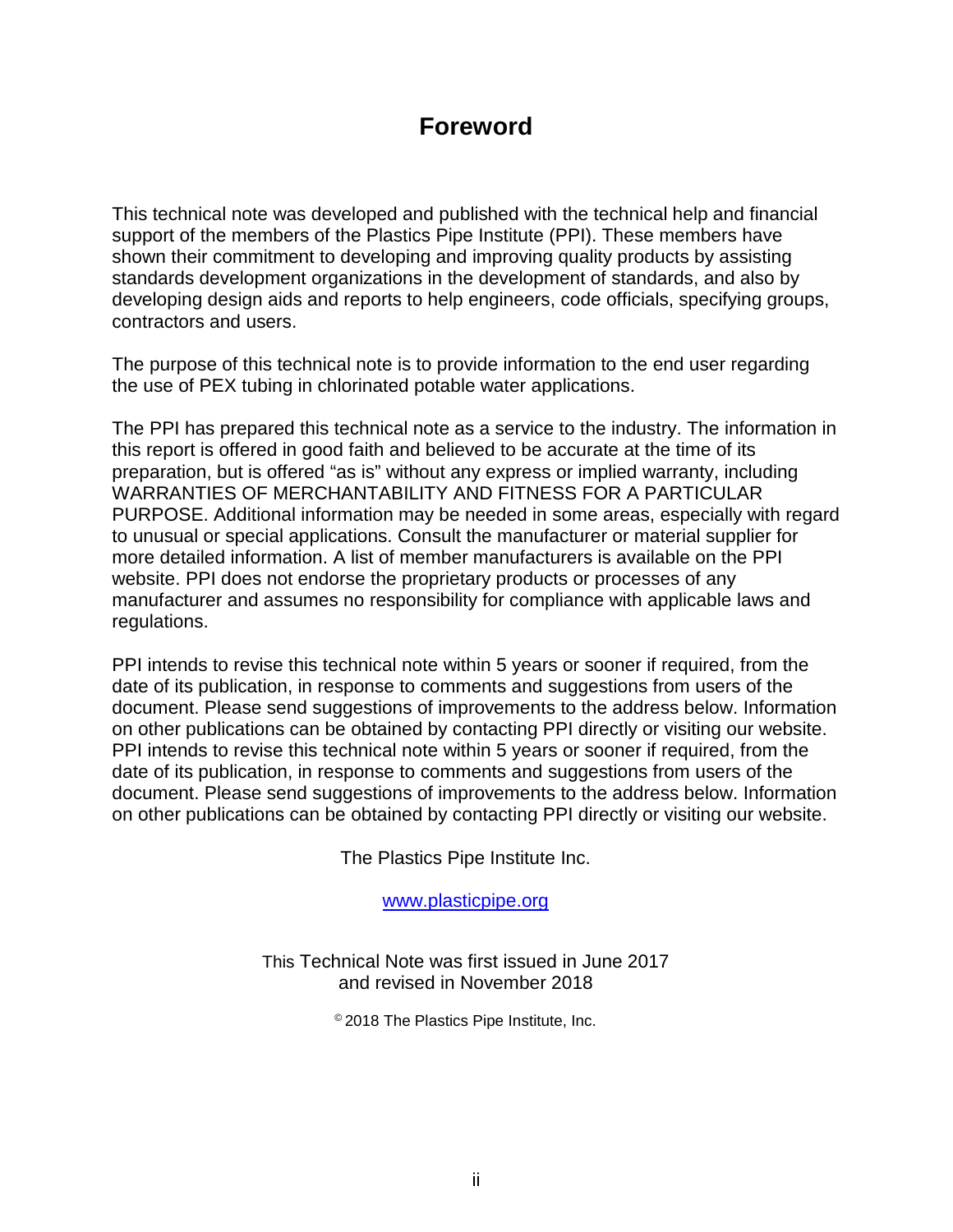# **GUIDE TO CHLORINE RESISTANCE RATINGS OF PEX PIPES AND TUBING FOR POTABLE WATER APPLICATIONS**

## 1.0 SCOPE

The intent of this Technical Note is to give guidance to plumbing system designers, installers and specifiers for understanding chlorine resistance ratings as applied to crosslinked polyethylene (PEX) pipes and tubing for potable water applications, and to describe the effects of using PEX pipes and tubing in operating conditions beyond these published ratings.

This Technical Note is provided to explain how PEX pipe conforming to standard ASTM F2788<sup>[1](#page-2-0)</sup> and PEX tubing conforming to standards ASTM F876<sup>[2](#page-2-1)</sup> and CSA B1[3](#page-2-2)7.5<sup>3</sup> may be used safely in potable hot- and cold-water distribution systems, within the specific limits discussed within this document. This Technical Note is also intended to clarify that the typical hydrostatic pressure and temperature ratings for PEX tubing (e.g. 160 psi @ 73°F, 100 psi @ 180°F) are not to be confused with the operating conditions which are anticipated in hot chlorinated potable water systems.

As a Guide for users of PEX systems, this document explains ASTM Test Method F2023 in detail, and identifies the four categories of chlorine resistance ratings which are defined within product standards ASTM F876, ASTM F2788, and CSA B137.5.

The Technical Note also differentiates between residential and commercial plumbing systems and explains that continuous recirculation of hot chlorinated water through PEX pipe or tubing at commercial temperatures above 140°F (60°C) is beyond the intended application of the standard chlorine ratings as defined in those standards listed above.

However, the fact that the chlorine ratings outlined in those standards do not explicitly cover commercial systems operating above 140°F should not be construed as an indication that PEX is never suitable for those applications. Some PEX products are specifically designed to meet the rigorous requirements of systems with either continuous or intermittent recirculation of water at temperatures exceeding  $140^{\circ}$ F.

*Note 1: For PEX materials, "tubing" refers to products whereby the actual outside diameter (OD) is 1/8 inch larger than the nominal size, and is described as copper tube size (CTS). Product standards ASTM F876 and CSA B137.5 apply to PEX tubing. "Pipe" refers to products whereby the actual OD matches that of steel pipe of the same nominal size and is described as iron pipe size (IPS), or products where the actual OD matches the nominal size. Product standard ASTM F2788 applies to PEX pipe. The terms "pipe" and "piping", as well as "tube" and "tubing", are used interchangeably in this document.* 

<span id="page-2-0"></span> $\overline{a}$ <sup>1</sup> ASTM F2788 *Standard Specification for Metric and Inch-sized Crosslinked Polyethylene (PEX) Pipe*

<span id="page-2-1"></span><sup>2</sup> ASTM F876 *Standard Specification for Crosslinked Polyethylene Tubing*

<span id="page-2-2"></span><sup>3</sup> CSA B137.5 *Crosslinked Polyethylene (PEX) Tubing Systems for Pressure Applications*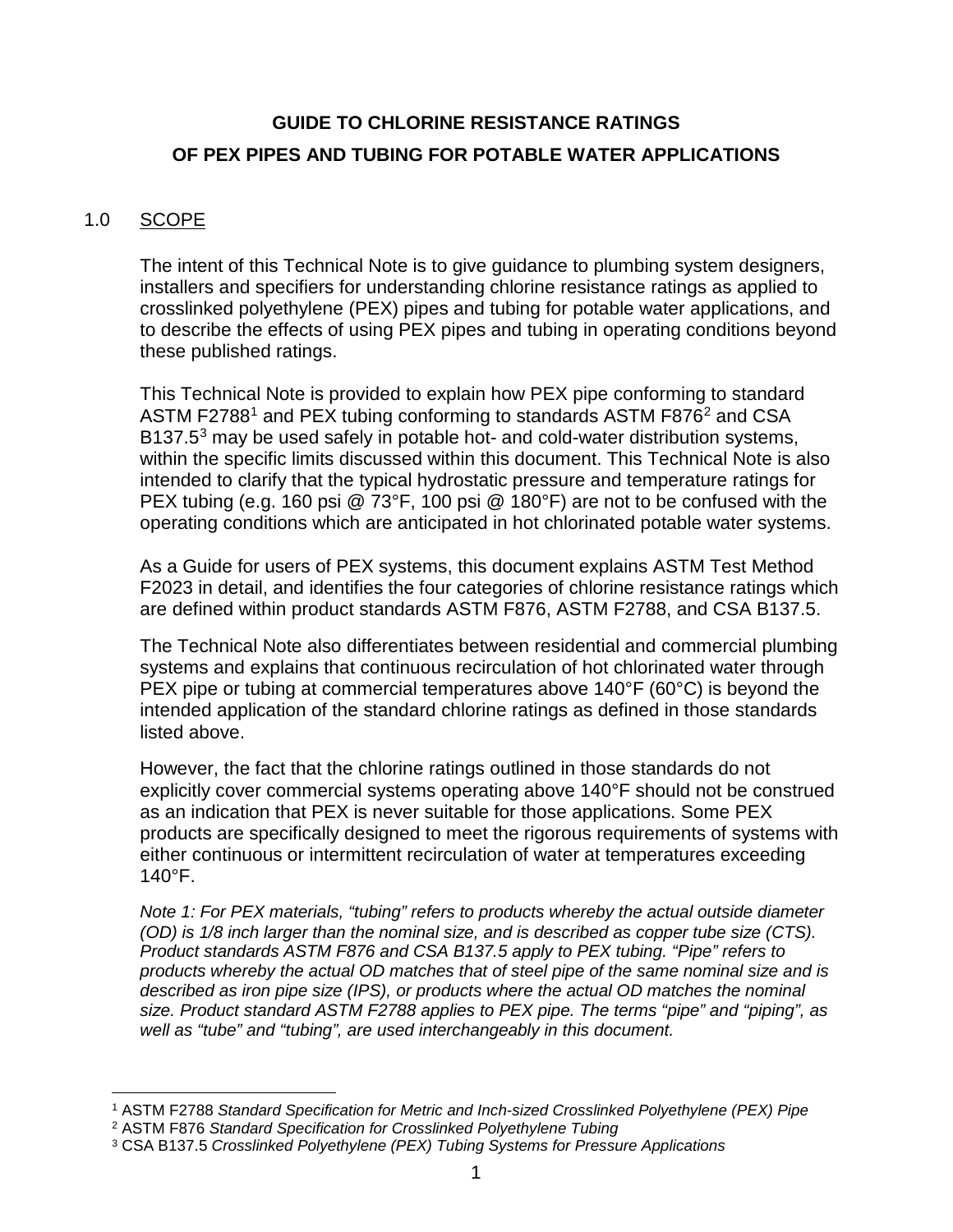*Note 2: See PPI TN-52* GUIDE TO HIGH-TEMPERATURE APPLICATIONS OF NON-POTABLE PEX PIPE AND TUBING SYSTEMS *for explanation of hydrostatic pressure ratings and considerations for use in non-chlorinated water systems operating at temperatures above 180°F (82°C).*

### 2.0 BACKGROUND - INTRODUCTION TO ASTM F2023 AND NSF/ANSI STD. 61

The plastic piping industry is highly regulated within USA and Canada with systems of codes, standards and third-party certifications which are extremely rigorous with regards to tubing materials (ingredients), production controls, and finished products. For PEX tubing and materials, chlorine resistance is tested and evaluated in accordance with ASTM F2023 "*Standard Test Method for Evaluating the Oxidative Resistance of Crosslinked Polyethylene (PEX) Pipe, Tubing and Systems to Hot Chlorinated Water"*.

ASTM International is a not-for-profit organization and one of the largest voluntary standards developing organizations in the world. They provide a forum for the development and publication of international voluntary consensus standards for materials, products, systems and services.

A standard specification is a document that has been developed and established through ASTM's consensus principles and which meets their requirements of procedures and regulations. Full consensus standards are developed with the participation of stakeholders with an interest in their development and use. Many PEX producers and PPI members are also members of ASTM International.

ASTM Specification F2023 was first published in 2000 with contributions from many PEX tubing manufacturers, testing laboratories, consultants, and certifying bodies. The test conditions of ASTM F2023, with respect to the end-use operating temperature and pressure, have never been revised. Additionally, the very aggressive water quality required in ASTM F2023 (i.e., a minimum oxidative reduction potential [ORP] of 825 mV) has not been changed.

ASTM F2023 has proven to be a stringent and reliable test method for evaluating chlorine resistance of PEX tubing, setting very high thresholds for various levels of performance. Across the global piping industry, no weaknesses with this test method have been discovered. In fact, this ASTM test method is the standard recognized throughout the world for evaluating chlorine resistance of PEX tubing.

The Scope of ASTM F2023 reads as follows:

"1.1 This test method describes the general requirements for evaluating the longterm oxidative resistance of crosslinked polyethylene (PEX) pipe or tubing in hot chlorinated water. The pipe or tubing used in such testing is produced in accordance with specifications, such as ASTM Standard Specification F876 or Specification F2788/F2788M. This test method outlines the requirements of a pressurized flow-through test system, typical test pressures, test-fluid characteristics, failure type, and data analysis.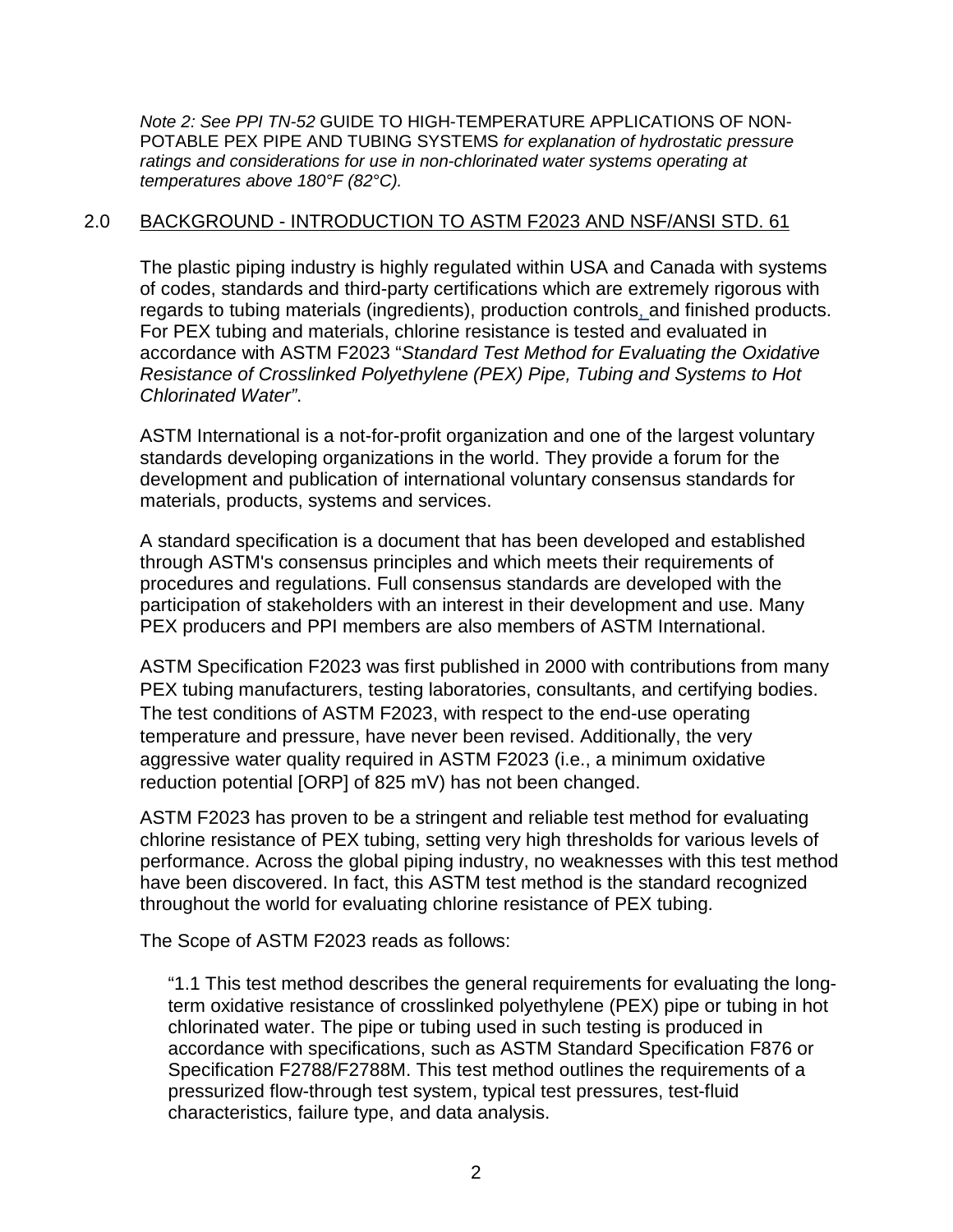"1.2 Guidelines and requirements for test temperatures, test hoop stresses, and other test criteria have been established by prior testing of PEX pipe or tubing produced by the three most common commercial methods of crosslinking: silane, peroxide, and electron-beam. Other related system components that typically appear in a PEX hot-and-cold water distribution system can be evaluated with the PEX pipe or tubing. When testing PEX pipe or tubing and fittings as a system, it is recommended that the anticipated end-use fitting type(s) and material(s) be included in the test circuit since it is known that some fitting types and materials can impact failure times. Specimens used shall be representative of the piping product(s) and material(s) under investigation."

*Extracted, with permission, from ASTM F2023-15* Standard Test Method for Evaluating the Oxidative Resistance of Crosslinked Polyethylene (PEX) Tubing and Systems to Chlorinated Hot Water*, copyright ASTM International, 100 Barr Harbor Drive, West Conshohocken, PA 19428. A copy of the complete standard may be purchased from ASTM International [www.astm.org.](http://www.astm.org/)* 

Since the mid-2000s, testing according to ASTM F2023 is a mandatory requirement for all PEX cold- and hot-water plumbing tubing, as per tubing standards ASTM F876 and CSA B137.5. As a result, PEX tubing has proven to be a reliable piping material for chlorinated potable water applications.

Related to drinking water safety, all plastic pipe, tubing and system components must comply with federal regulations. NSF/ANSI Standard 61 *Drinking Water System Components - Health Effects* is the legally-recognized national standard in the United States and Canada for evaluating the human health effects of drinking water materials, components and devices, and ensuring that approved materials are safe for drinking water. NSF Standard 61 defines "drinking water" as "water intended for human consumption". An analogous term is "potable water".

NSF Standard 61 includes three temperature-based categories for testing and certification of PEX:

- **"Cold water application:** A product application that is intended to result in continuous exposure to water of ambient temperature. Products are tested for an end-use temperature of  $23 \pm 2^{\circ}$ C (73  $\pm$  4°F)."
- **"Domestic hot water application:** A product application that is intended to result in continuous or intermittent exposure to water that has been raised from ambient temperature. Intermittent exposure is defined as any hot water contact that is not continuous. Products are tested for an end-use temperature of 60  $\pm$ 2°C (140  $\pm$  4°F)."
- **"Commercial hot water application:** A product application that is intended to result in continuous or intermittent exposure to water that has been raised from ambient temperature. Intermittent exposure is defined as any hot water contact that is not continuous. Products are tested for an end-use temperature of 82  $\pm$ 2°C (180  $\pm$  4°F)."

When used within this document, the terms "**domestic hot water**" and "**commercial hot water**" will follow these established definitions.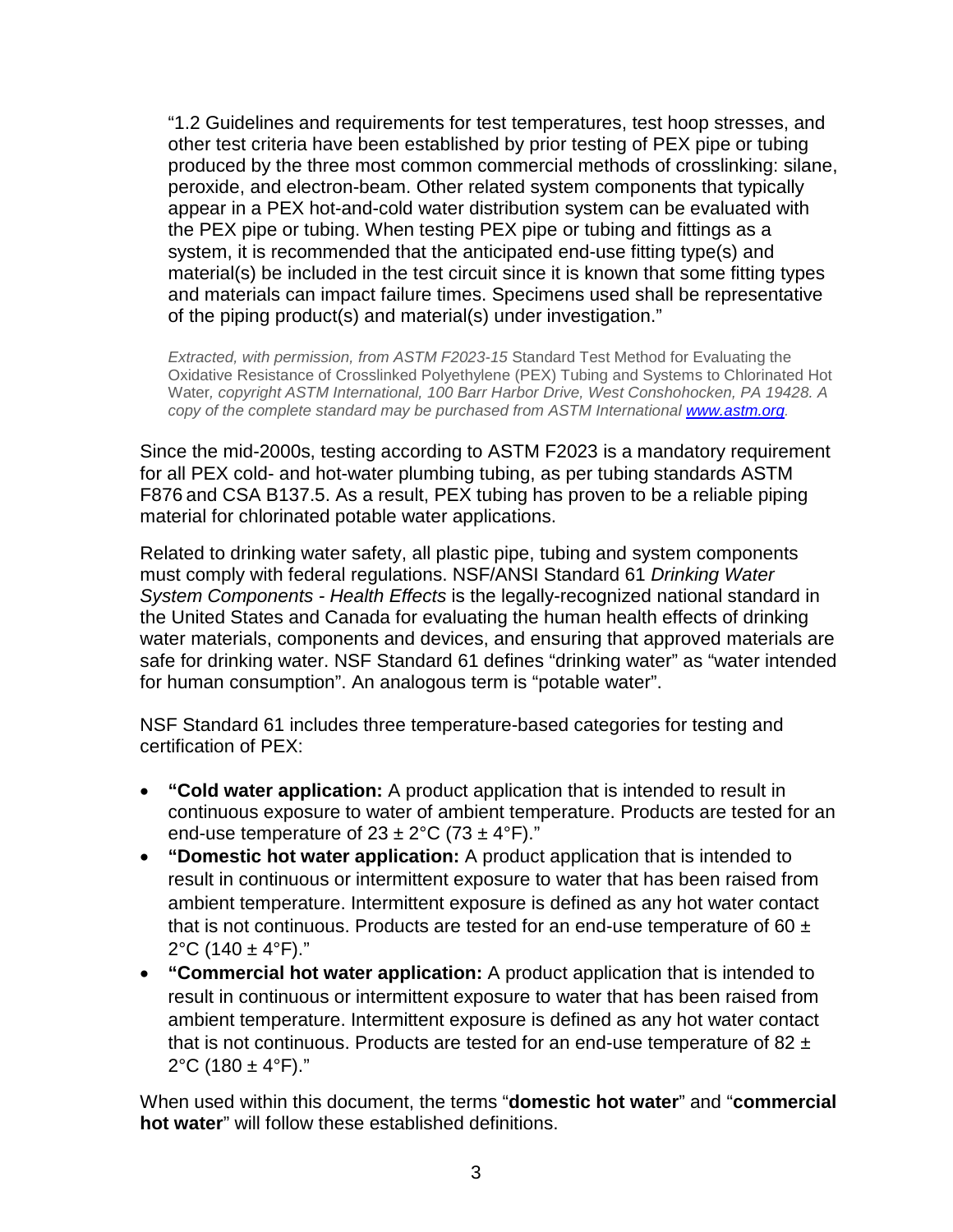### 3.0 TEST CONDITIONS OF ASTM TEST METHOD F2023

The test conditions of ASTM Test Method F2023 require that the test fluid has a minimum oxidative reduction potential (ORP) of 825 mV. ORP is a monitoring/control method that provides a measurement of the total oxidizing potential of a solution. For chlorinated water, ORP provides a measurement of the equilibrium of the freechlorine as a function of pH. For example, third-party test laboratories may use reverse osmosis-purified water with a free chlorine concentration of [4](#page-5-0) ppm<sup>4</sup> (4 mg/L) and pH of 6.8, resulting in an ORP of 825 mV or higher.

This represents a very aggressive water quality, which gives conservative results in terms of service life of the pipe. This test procedure is designed to extrapolate the life expectancy of a hot-water plumbing pipe when used at a domestic hot water temperature of 140°F (60°C), and a pressure of 80 psig (0.55 MPa) gauge pressure, considered to be the normal operating limits of domestic hot-water plumbing systems.

*Note 3: Other known disinfecting systems (chlorine dioxide, ozone, and chloramines) are currently used for protection of potable water; however, free-chlorine is by far the most common system in use today. For information about the relative oxidative aggressiveness of chloramines and free chlorine on PEX, please refer to PPI Statement A at [www.plasticpipe.org.](http://www.plasticpipe.org/)* 

Product standards ASTM F876, ASTM F2788, and CSA B137.5 require that PEX pipe and tubing intended for use in the transport of potable water have a minimum extrapolated time-to-failure of 50 years when tested and evaluated in accordance with ASTM Test Method F2023. Testing is typically conducted with multiple specimens of nominal ½ inch SDR 9 PEX tubing at temperatures and pressures in accordance with ASTM F2023.

For example, specimens are typically tested at two (2) test stress levels at each of a minimum of three (3) test temperatures (often set at 239°F, 221°F, 203°F [115°C, 105°C, 95°C]), with at least two specimens at each test condition for a minimum of 12 data points.

Tests employ hot chlorinated water flowing through the PEX test specimens. PEX specimens are connected with typical adapter fittings which are approved for use with PEX, such as crimp ring fittings or cold-expansion fittings.

 $\overline{a}$ 

<span id="page-5-0"></span><sup>4</sup> The US EPA sets a maximum disinfectant level of 4.0 parts per million (ppm) within water distribution systems.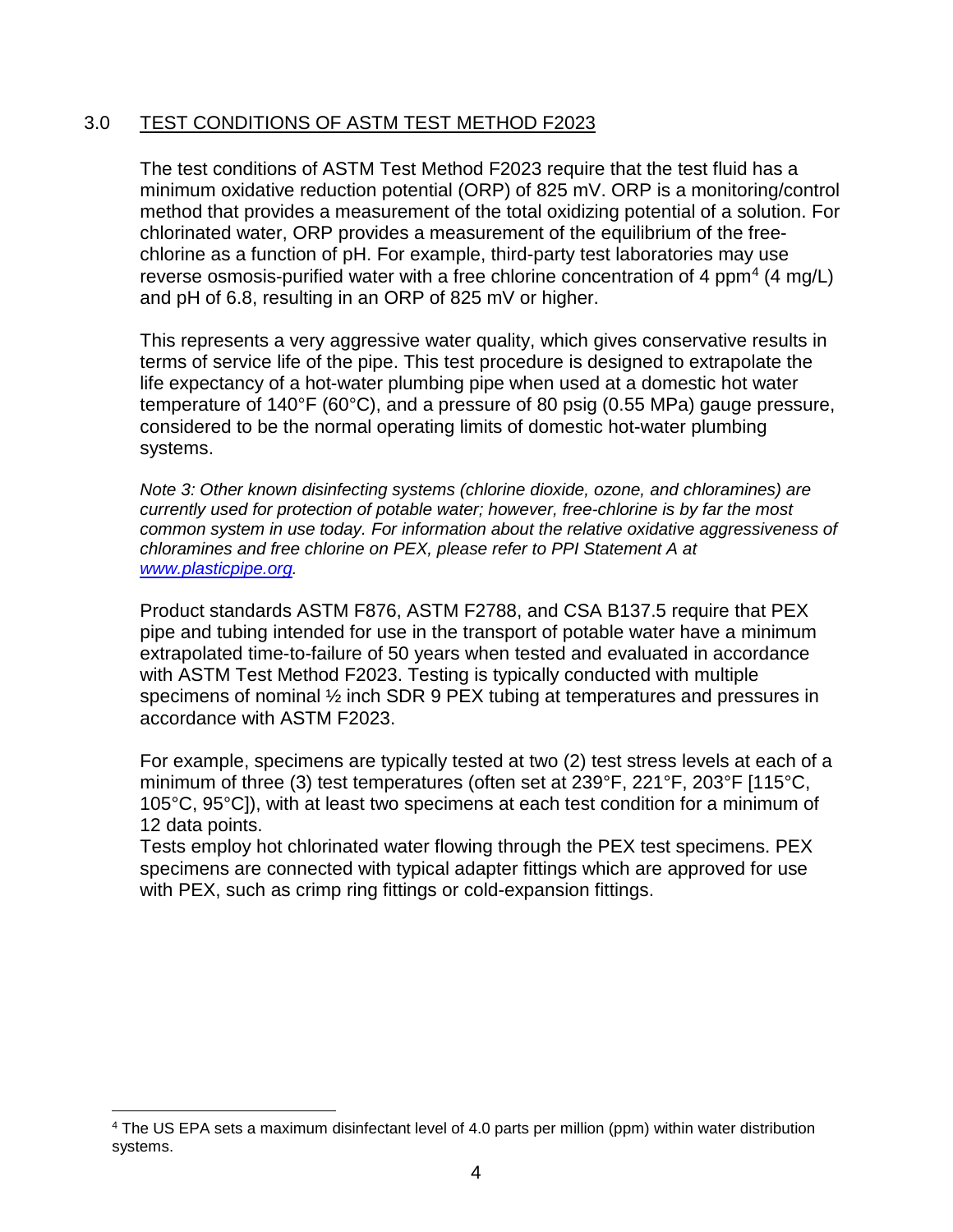# 4.0 EVALUATION

While ASTM F2023 specifies the requirements for analyzing test specimens, conducting regression analysis and calculating time-to-failure extrapolations, the actual performance requirements for PEX pipe and tubing are found within product standards ASTM F876, ASTM F2788, and CSA B137.5. In addition, those standards cover the basic requirements for PEX tubing such as dimensions, degree of crosslinking, hydrostatic sustained pressure strength, hydrostatic burst pressure, bent-tube sustained pressure requirements, stabilizer functionality testing, etc. PEX pipe and tubing for drinking water applications is required to have a minimum extrapolated time-to-failure of 50 years when tested in accordance with ASTM F2023 and evaluated in accordance with ASTM F876, ASTM F2788 or CSA B137.5. Continuous recirculation, timed recirculation and traditional domestic conditions are evaluated by ASTM F2023 and categorized within those standards as part of the Thermoplastic Pipe Material Designation Code (MDC)<sup>[5](#page-6-0)</sup>.

The first number of the MDC refers to chlorine resistance in one of four categories:

- A digit "0" indicates that the PEX pipe or tubing either has not been tested for chlorine resistance or does not meet the minimum requirement for chlorine resistance. This tubing does not meet minimum requirements for potable water.
- A digit "1" indicates the PEX pipe or tubing has been tested and meets the applicable ASTM PEX standard requirement for minimum chlorine resistance at the end use condition of 25% of the time at 140°F (60°C) and 75% at 73°F (23°C). This is sometimes referred to as the Traditional Domestic application, hot up to 6 hours/day.
- A digit "3" indicates that the PEX pipe or tubing has been tested and meets the applicable ASTM PEX standard requirement for minimum chlorine resistance at end use condition of 50% of the time at 140°F (60°C) and 50% at 73°F (23°C). This is sometimes referred to as the Timed Recirculation application, hot up to 12 hours/day.
- A digit "5" indicates that the PEX pipe or tubing has been tested and meets the applicable ASTM PEX standard requirement for minimum chlorine resistance at end use condition of 100% of the time at 140°F (60°C). This is sometimes referred to as the Continuous Recirculation application, hot up to 24 hours/day.

Beyond these four standard chlorine categories, the data generated when testing PEX pipe and tubing to ASTM F2023 allows for evaluations of extrapolated times-tofailure at other operating conditions, including other pressures and temperatures, within the guidelines of F2023. For example, a laboratory may apply the regression analysis generated from the F2023 data set for a particular PEX formulation, as well as Miner's Rule for other situations of multiple temperatures, to determine an extrapolated time-to-failure for a specific application.

<span id="page-6-0"></span> $\overline{a}$ <sup>5</sup> See ASTM F412 for full explanation of the thermoplastic pipe material designation code. For PEX tubing, the material designation code includes the abbreviation for the material, PEX, followed by four numerals.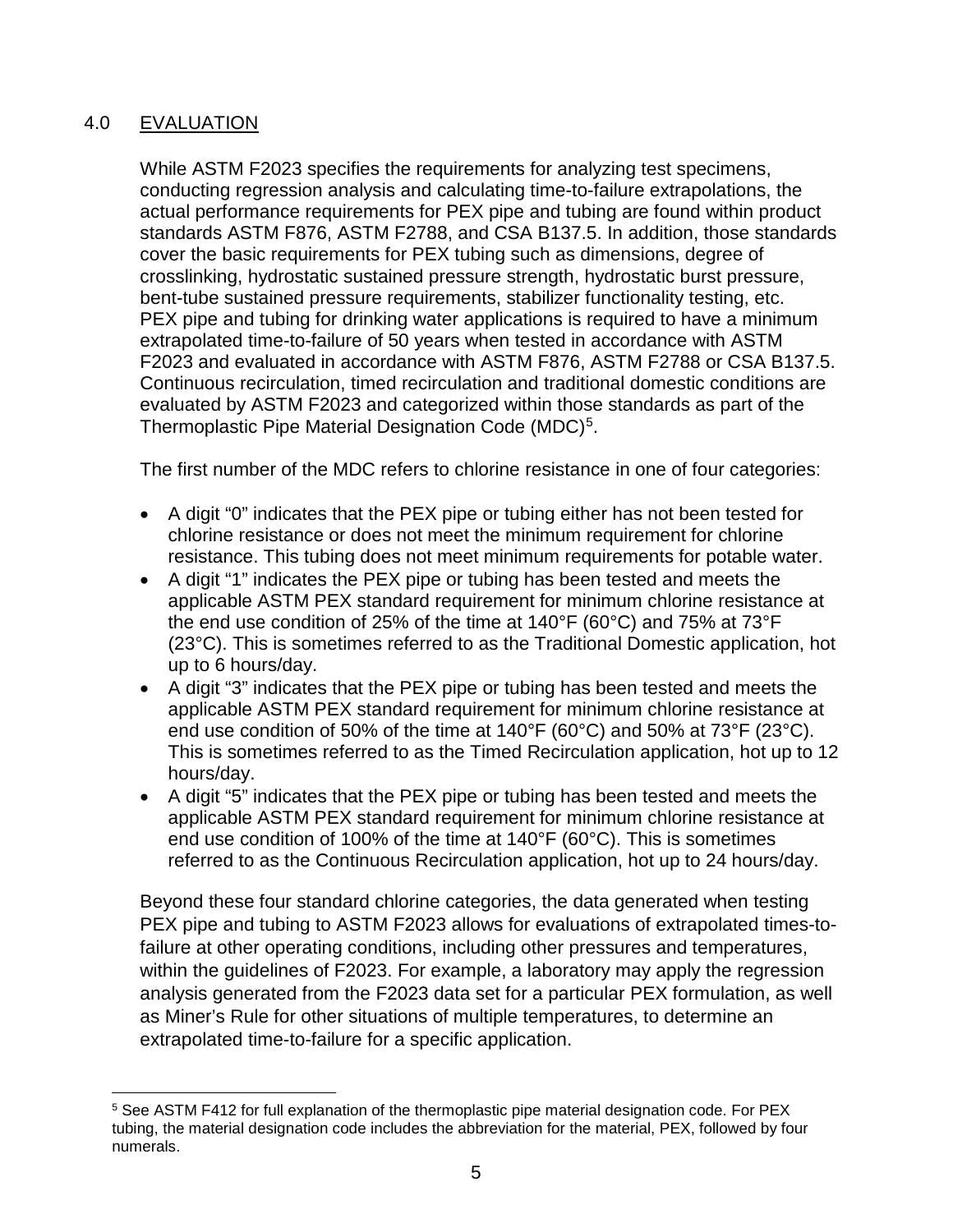#### 5.0 SIGNIFICANCE OF CHLORINE RESISTANCE RATINGS ON THE APPLICATION

The Thermoplastic Pipe Material Designation Code (MDC) is required to be printed on all PEX tubing, indicating the chlorine resistance, as well as other performance indicators such as UV resistance and long-term hydrostatic design strength.

Examples of Material Designation Codes found on PEX tubing:

- PEX 1306
- PEX 3206
- PEX 5006

As stated in Section 3.0, the end-use operating conditions for temperature and pressure as evaluated by ASTM F2023 are 140°F (60°C) and 80 psig (0.55 MPa) gauge pressure, considered to be the normal operating limits of domestic hot-water plumbing systems. Data indicates that most domestic plumbing systems operate at temperatures less than 140°F, with water less aggressive than that used in ASTM F2023, and at system pressures lower than 80 psig.

*Note 4: Flow velocities for hot-water distribution piping should follow applicable plumbing codes.*

# 6.0 EFFECTS OF EXCESSIVE OPERATING CONDITIONS ON POTABLE HOT-WATER PIPING

PEX pipe and tubing should be used in plumbing systems operating within the guidelines of Categories 1, 3, or 5 listed in Section 4.0 and as defined within product standards ASTM F876, ASTM F2788, and CSA B137.5.

Frequent or continuous exposure to water conditions beyond those used in ASTM Test Method F2023 (i.e., aggressive water quality with an ORP above 825 mV and/or pressures above 80 psig and/or temperatures above 140°F) may cause premature oxidation and eventual brittleness of the PEX material, reducing its ability to meet long-term requirements. Conversely, infrequent or sporadic exposure to such operating conditions may have little effect on PEX pipe or tubing, with regards to its anticipated lifetime.

For operating conditions beyond the specified end-use conditions of the respective PEX standards, users should contact the specific pipe or tubing manufacturer to determine whether such conditions are approved for use.

*Note 5: See PPI TN-52* GUIDE TO HIGH-TEMPERATURE APPLICATIONS OF NON-POTABLE PEX PIPE AND TUBING SYSTEMS *for explanation of hydrostatic pressure ratings and considerations for use in non-chlorinated water systems operating at temperatures above 180°F (82°C).*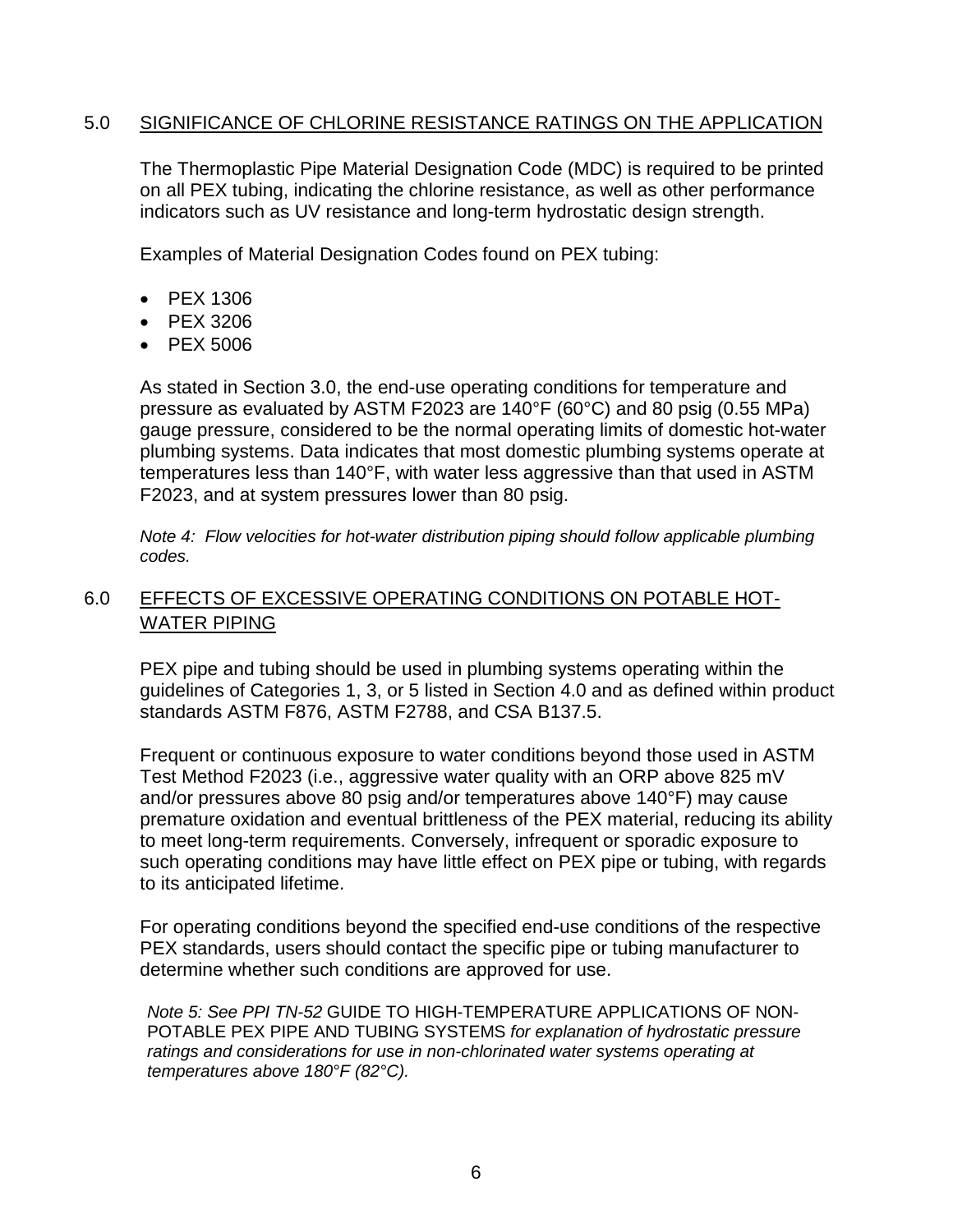## 7.0 RESOURCES FOR DOMESTIC POTABLE WATER SYSTEM DESIGN

PEX manufacturer installation instructions provide good pipe sizing parameters and installation practices that should be referenced prior to the design of a potable water PEX system.

When designing potable water plumbing systems, several industry resources are available to assist designers:

• *Design Guide: PEX Water Supply Plumbing Systems* is a joint publication of PPI, PPFA, ICC and NAHB Home Innovations Research Labs. It addresses topics such as material properties, code acceptance, joining methods, types of systems, design, performance data, and installation.

o <http://plasticpipe.org/publications/pex-handbook.html>

- *BCD Plastic Pressure Pipe Design Calculator* is a software tool that aids in designing PEX tubing systems for applications such as plumbing, water service, and fire protection. The tool includes functions to calculate Pressure/Head Loss, Pipe Weight/Volume, Thermal Expansion/Contraction, Hydraulic Shock and Expansion Arm/Loop design. It utilizes dimensional data from ASTM International and CSA Group industry standards for these materials, as well as data generated from various PPI research projects.
	- o [www.plasticpipecalculator.com](http://www.plasticpipecalculator.com/)
- BCD's continuing education course *Designing PEX Plumbing Systems to Optimize Performance and Efficiency* explains piping design methods that can provide faster delivery of hot-water to fixtures, improve overall system efficiency, optimize use of materials, and improve installation efficiency. o <http://plasticpipe.org/building-construction/bc-courses.html>
- American Society of Plumbing Engineers (ASPE) heat loss method of sizing of Hot Water Recirculation Systems
	- o ASPE Plumbing Engineering Design Handbook Volume 2, Chapter 6 Domestic Water Heating Systems , 2014-2015 V2: [www.aspe.org](http://www.aspe.org/)
- IAPMO IS 31-2014, *Installation Standard for PEX Tubing Systems for Hot- and Cold-water Distribution*
	- o IAPMO 2015 Uniform Plumbing Code (UPC) Appendix I